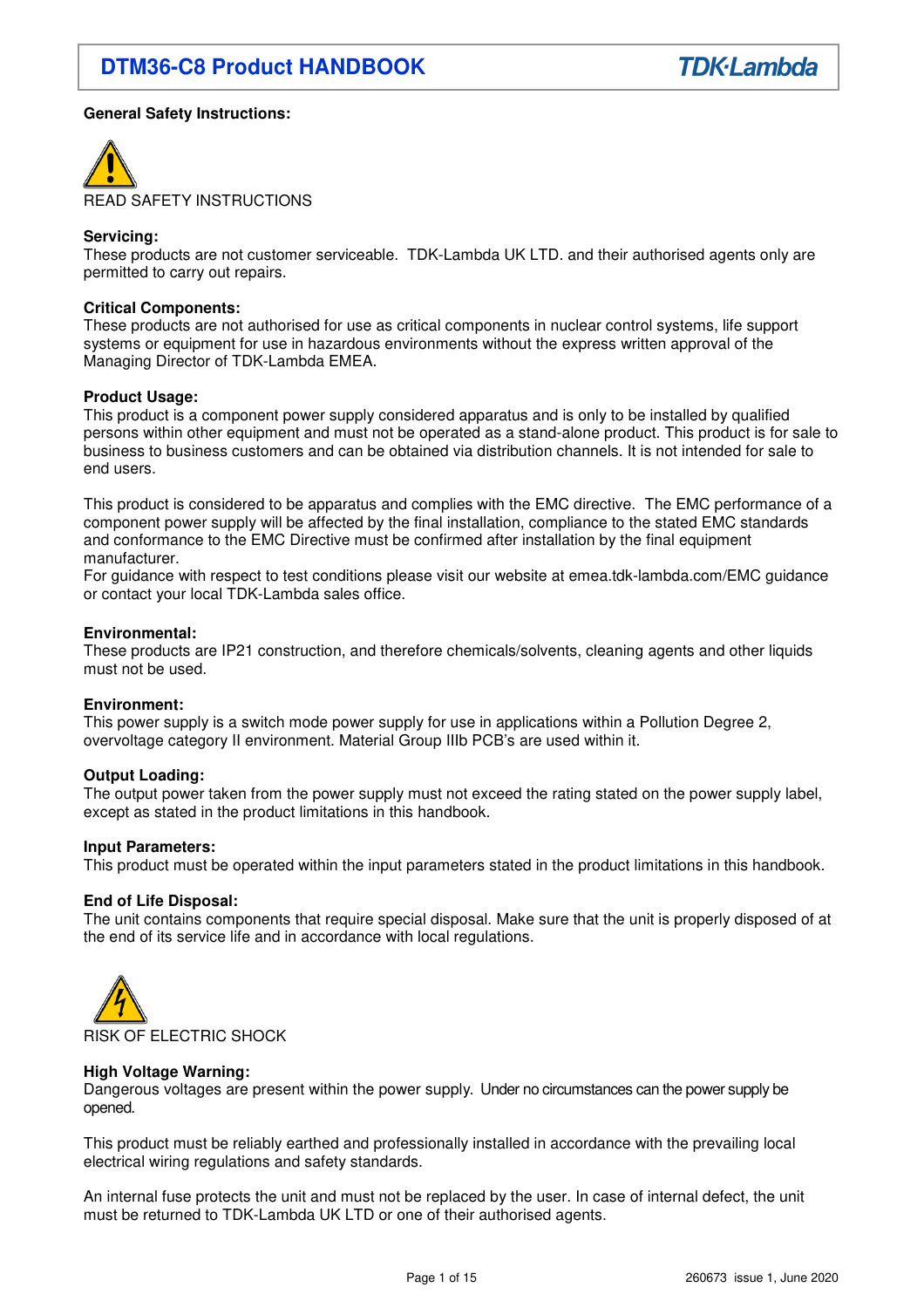

HOT SURFACE

### **External Hot Surfaces:**

In accordance with local regulations for Health and Safety at work, manufacturers have an obligation to protect service engineers as well as users. In order to comply with this, a label must be fitted to these products which is clearly visible to service personnel accessing the overall equipment, and which legibly warns that surfaces of these products may be hot and must not be touched when the products are in operation.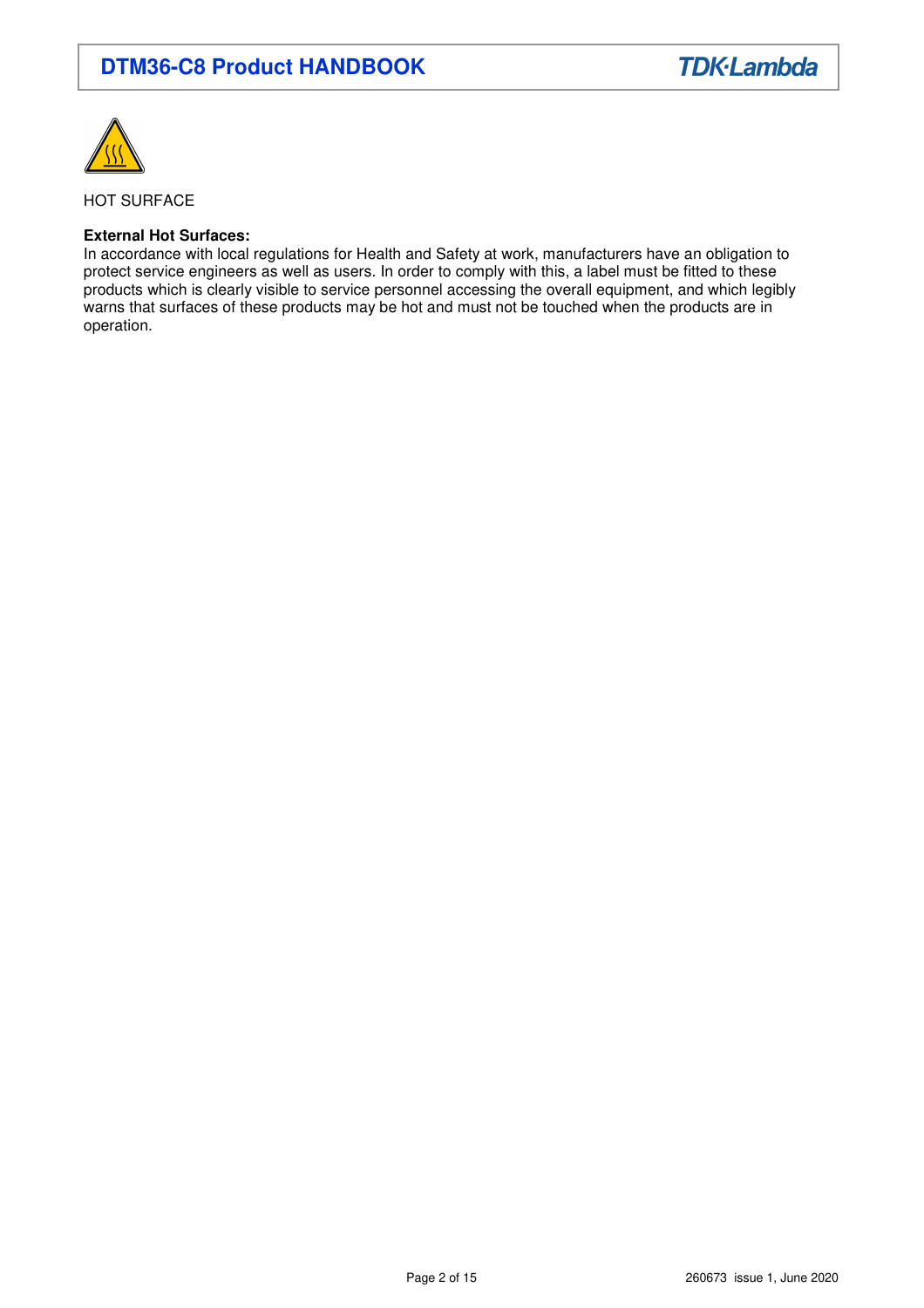## **Allgemeine Sicherheitsvorschriften:**



LESEN SIE DIE SICHERHEITSVORSCHRIFTEN

### **Wartung:**

Diese Produkte können nicht durch den Kunden gewartet werden. Nur TDK-Lambda UK LTD. und deren zugelassene Vertriebshändler sind zur Durchführung von Reparaturen berechtigt.

#### **Kritische Komponenten:**

Diese Produkte sind nicht für die Verwendung als kritische Komponenten in nuklearen Kontrollsystemen, Lebenserhaltungssystemen oder Geräten in gefährlichen Umgebungen geeignet, sofern dies nicht ausdrücklich und in Schriftform durch den Geschäftsführer von TDK-Lambda EMEA genehmigt wurde.

#### **Produktverwendung:**

Dieses Produkt ist als eine Stromversorgungs-Baugruppe / Stromversorgungs-Einheit zu betrachten und es darf nur von qualifiziertem Personal in andere Geräte eingebaut werden und es darf NICHT als eigenständiges Gerät ("Stand-Alone") betrieben werden. Dieses Produkt ist für den Verkauf an Geschäftskunden entwickelt worden und es kann über Distributionskanäle bezogen werden. Es ist NICHT für den Verkauf an Endkunden gedacht und konzipiert.

Dieses Produkt ist als Gerät zu betrachten and entspricht der EMV Direktive. Das EMV-Verhalten eines Einbau-Netzteiles wird von der Einbausituation im Endgerät beeinflusst. Die Übereinstimmung mit den angegebenen EMV-Normen und die Erfüllung der EMV-Richtlinie muß nach dem Einbau vom Endgerätehersteller nachgewiesen werden.

Für Hinweise zum Prüfaufbau besuchen Sie bitte unsere Website auf emea.tdk-lambda.com/EMC Anwendungshinweise oder kontaktieren Sie Ihr lokales TDK-Lambda Vertriebsbüro.

#### **Umwelt:**

Diese Produkte sind IP21, aus diesem Grund dürfen keine Chemikalien/Lösungsmittel, Reinigungsmittel und andere Flüssigkeiten verwendet werden.

#### **Umgebung:**

Dieses Netzteil ist ein Schaltnetzteil zur Verwendung in einer Umgebung mit einem Verschmutzungsgrad 2, Überspannungskategorie II. Materialgruppe IIIb mit darin verwendeten PCBs.

#### **Ausgangsstrom:**

Der Ausgangsstrom des Netzteiles darf die Leistung, die auf dem Label des Netzteiles vermerkt ist, nur dann überschreiten, wenn dies in den Produktgrenzen dieses Handbuches ausgezeichnet ist.

#### **Eingangsparameter:**

Dieses Produkt muss innerhalb der Eingangsparameter, die in den Produktgrenzen dieses Handbuches angegeben sind, betrieben werden.

## **Entsorgung am Ende der Betriebszeit:**

Das Gerät enthält Komponenten die unter Sondermüll fallen. Das Gerät muss am Ende der Betriebszeit ordnungsgemäß und in Übereinstimmung mit den regionalen Bestimmungen entsorgt werden.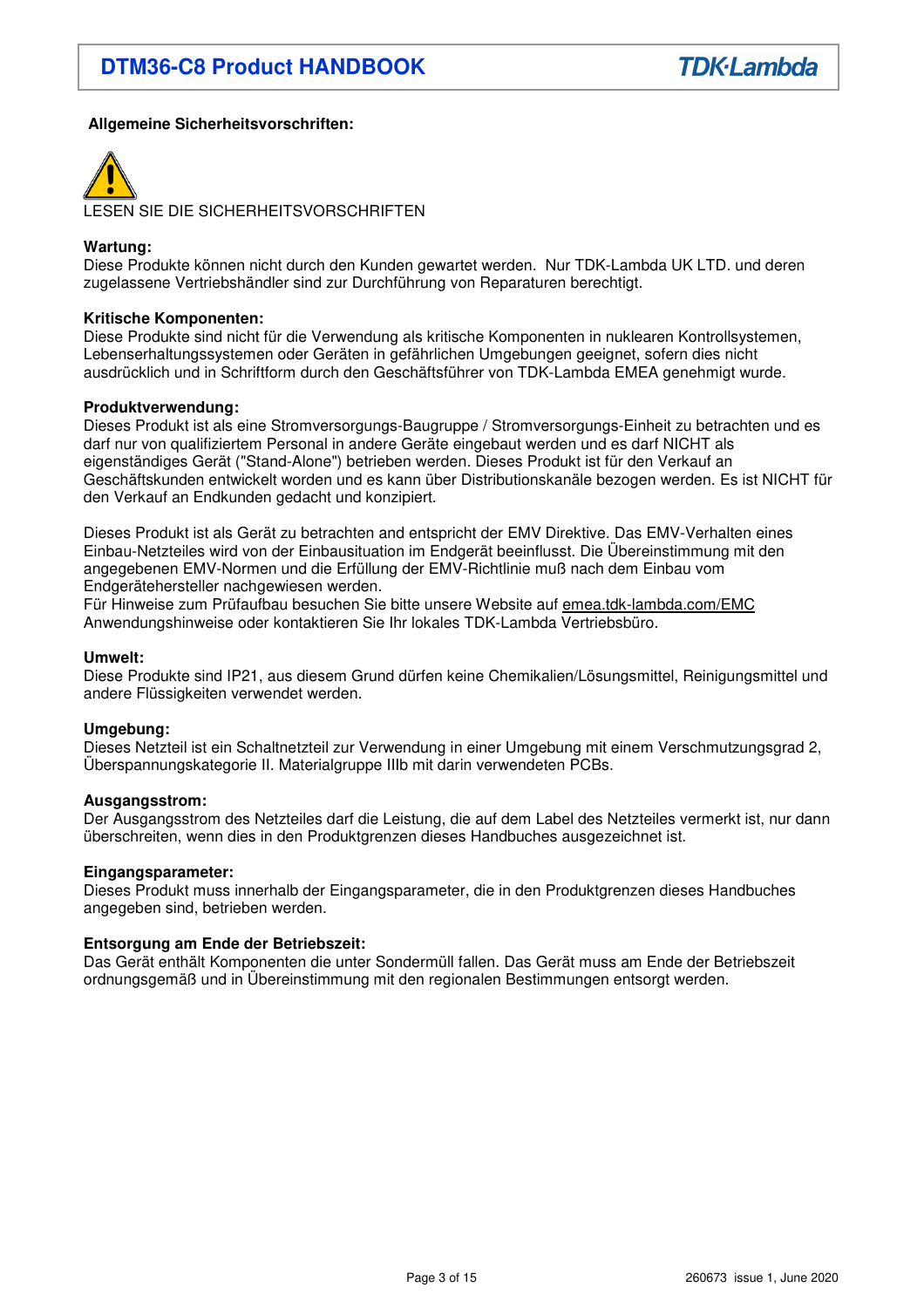## **NUR AC-DC PRODUKTE**



#### **Hochspannungswarnung:**

Innerhalb des Netzteiles gibt es gefährliche Spannungen**.** Der Elektroinstallateur muss das Wartungspersonal vor versehentlichem Kontakt mit den gefährlichen Spannungen im Endgerät schützen.

Dies Produkt muss sicher geerdet und von qualifiziertem Personal in Übereinstimmung mit den gültigen regionalen Bestimmungen zu Verdrahtungen sowie den Sicherheitsstandards installiert werden.

Eine interne Sicherung schützt das Gerät und darf durch den Benutzer nicht ausgetauscht werden. Im Fall von internen Defekten muss das Gerät an TDK-Lambda UK LTD oder einen der autorisierten Vertriebshändler zurückgeschickt werden.



#### **Äußere heiße Oberflächen:**

In Übereinstimmung mit den regionalen Bestimmungen für Gesundheit und Sicherheit bei der Arbeit ist der Hersteller für den Schutz von Wartungspersonal und Benutzern verantwortlich. Um diesen Bestimmungen gerecht zu werden, muss auf den Produkten ein Label angebracht werden, das deutlich sichtbar für das Wartungspersonal mit Zugriff auf die gesamte Anlage ist, und das gut lesbar auf die eventuell heiße Oberfläche des Gerätes hinweist und das Berühren des Produktes in Betrieb untersagt.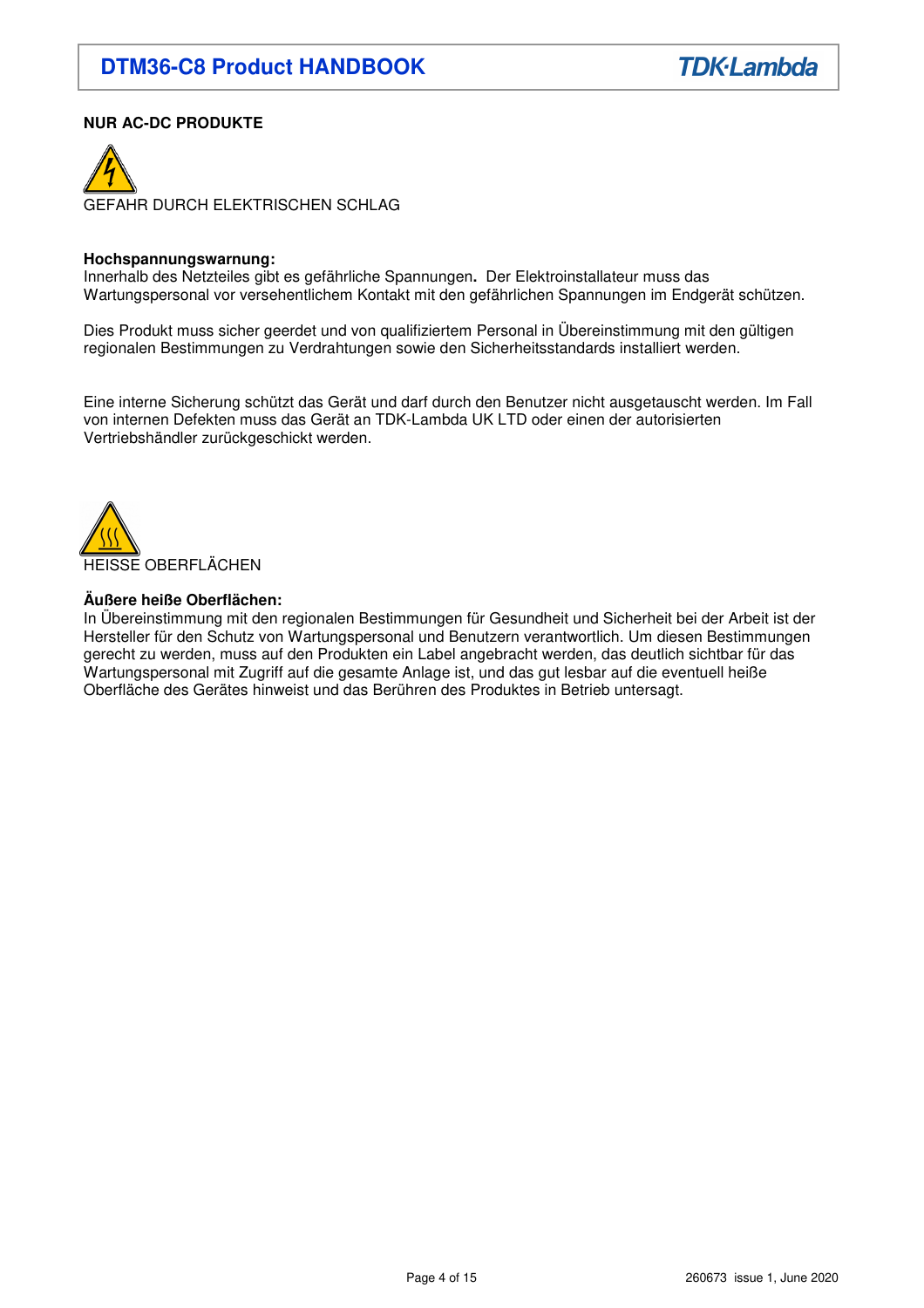## **Consignes de sécurité générale:**



LIRE LES CONSIGNES DE SECURITE

## **Entretien:**

Ces produits ne peuvent pas être réparés par le client. Seul, TDK-Lambda UK LTD et ses agents agréés sont autorisés à effectuer des réparations.

#### **Composants critiques:**

Ces produits ne doivent pas être utilisés en tant que composants critiques dans des systèmes de commande nucléaire, dans des systèmes de sauvetage ou dans des équipements utilisés dans des environnements dangereux, sans l'autorisation écrite express du directeur général de TDK-Lambda EMEA.

#### **Utilisation du produit:**

Ce produit est une alimentation considérée comme un appareil devant être installé par des personnes qualifiées, dans un autre équipement. Il ne doit pas être utilisé en tant que produit fini. Ce produit est destiné à la vente entre entreprises et peut être obtenu via des canaux de distribution. Il n'est pas prévu à la vente pour les particuliers.

Ce produit considéré comme un appareil conforme à la directive CEM. La performance CEM d'une alimentation considérée comme un composant d'un équipement sera affectée par l'équipement final, la conformité aux normes CEM énoncée et la conformité à la directive CEM doivent être confirmées après installation de l'alimentation par le fabricant de l'équipement final.

Pour obtenir des conseils concernant nos conditions d'essai, veuillez consulter notre site Web à l'adresse emea.tdk-lambda.com/EMC ou contacter votre bureau de vente local TDK-Lambda.

#### **Environnement:**

Ces produits sont IP21, et donc on ne doit pas utiliser des produits chimiques/solvants, des produits de nettoyage et d'autres liquides.

#### **Environnement:**

Cette alimentation fonctionne en mode commutation pour utilisation dans des applications fonctionnant dans un environnement avec Pollution Degré 2 et catégorie surtension II. Elle utilise des cartes de circuits imprimés (PCB) Groupe IIIb.

#### **Intensité soutirée:**

L'intensité soutirée de l'alimentation ne doit pas dépasser l'intensité nominale marquée sur la plaque signalétique, sauf indications contraires dans les limitations du produit dans ce manuel.

#### **Paramètres d'entrée:**

Ce paramètre doit être utilisé à l'intérieur des paramètres d'entrée indiqués dans les limitations du produit dans ce manuel.

#### **Elimination en fin de vie:**

L'alimentation contient des composants nécessitant des mesures spéciales pour leur élimination. Vérifiez que cette alimentation est éliminée correctement en fin de vie utile et conformément aux réglementations locales.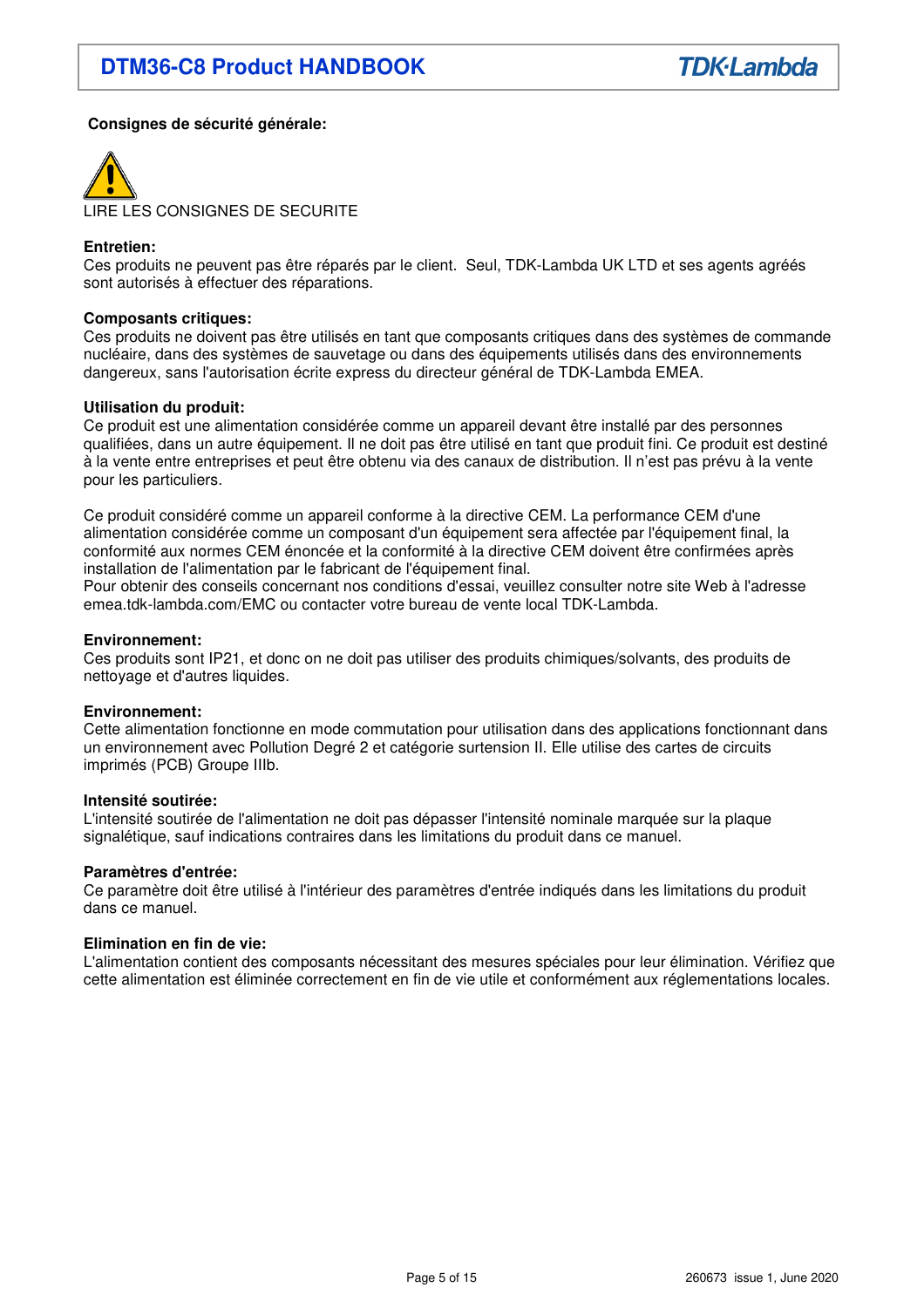## **PRODUITS AC-DC SEULEMENT**



### **Attention-Danger haute tension:**

Des tensions dangereuses sont présentes dans l'alimentation. L'installateur doit protéger le personnel d'entretien contre un contact involontaire avec ces tensions dangereuses dans l'équipement final.

Ce produit doit être raccordé à une terre fiable et installé par des professionnels en respectant les réglementations locales de câblages électriques en vigueur et les normes de sécurité.

Un fusible interne protège le module et ne doit pas être remplacé par l'utilisateur. En cas de défaut interne, le module doit être renvoyé à TDK-Lambda UK LTD ou l'un de ses agents agréés.



#### **Surfaces chaudes extérieures:**

Conformément aux réglementations locales concernant la santé et la sécurité sur les lieux de travail, les fabricants doivent protéger les techniciens d'entretien et les utilisateurs. Pour cela, une plaque signalétique doit être installée sur ces produits, et cette plaque doit être bien visible pour les techniciens d'entretien intervenant sur l'équipement, et elle doit indiquer de manière bien visible que les surfaces de ces produits peuvent être chaudes et qu'elles ne doivent pas être touchées lorsque les produits fonctionnent.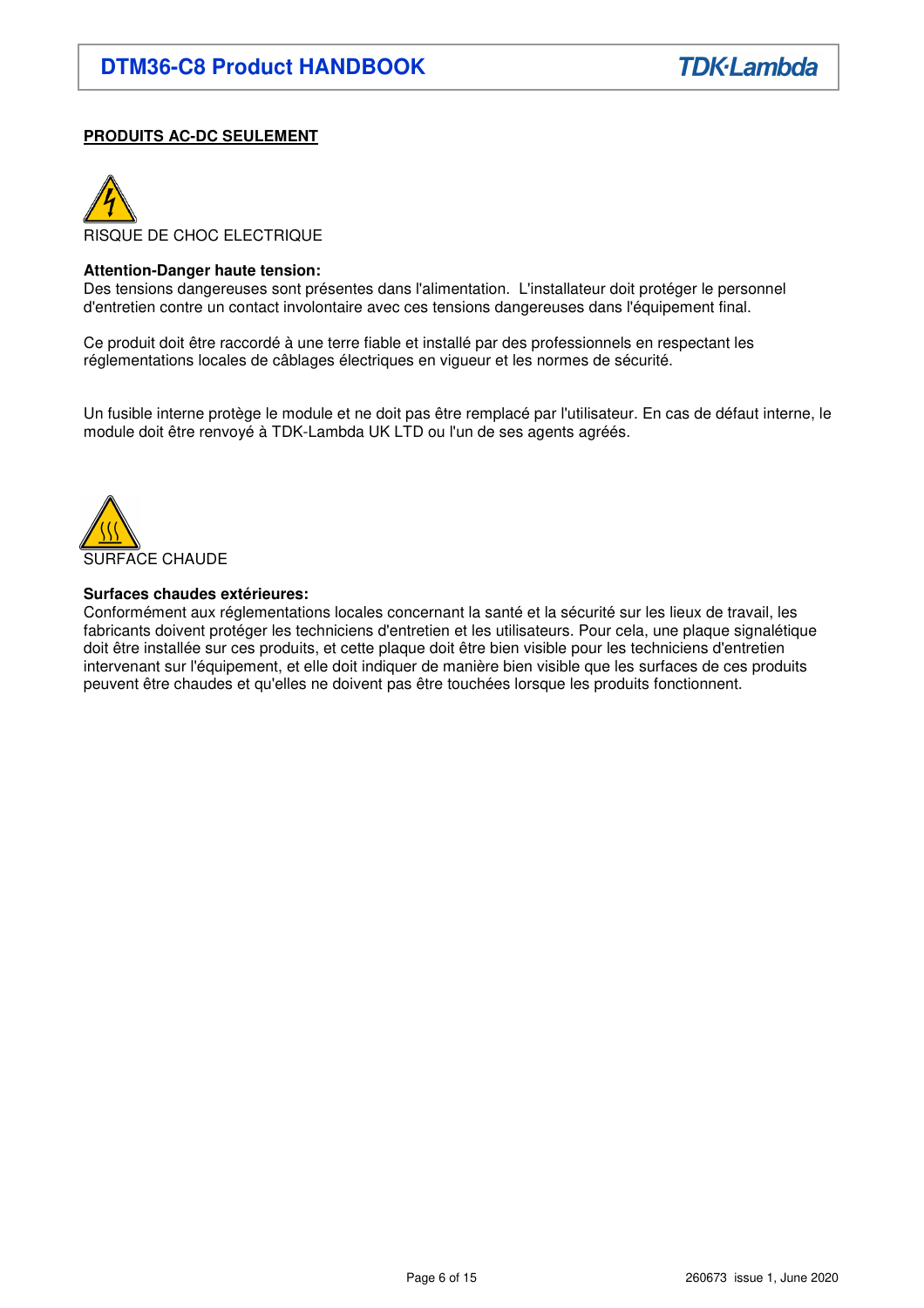## **Norme generali di sicurezza:**



SI PREGA DI LEGGERE LE NORME DI SICUREZZA

#### **Manutenzione:**

Il cliente non può eseguire alcuna manutenzione su questi prodotti. L'esecuzione delle eventuali riparazioni è consentita solo a TDK-Lambda UK LTD e ai suoi agenti autorizzati.

#### **Componenti critici:**

Non si autorizza l'uso di questi prodotti come componenti critici all'interno di sistemi di controllo nucleari, sistemi necessari alla sopravvivenza o apparecchiature destinate all'impiego in ambienti pericolosi, senza l'esplicita approvazione scritta dell'Amministratore Delegato di TDK-Lambda EMEA.

#### **Uso dei prodotti:**

Questo prodotto è un alimentatore professionale componente considerato apparato e come tale deve essere installato da qualificato personale all'interno di altre apparecchiature e non deve essere utilizzato come prodotto indipendente. Questo prodotto è vendibile solo ad utilizzatori e compratori professionali, attraverso i vari canali di distribuzione. Questo prodotto non è inteso per la vendita al dettaglio o agli utilizzatori finali.

Questo prodotto è da considerarsi come apparato e conforme con la direttiva EMC. Le prestazioni EMC di un alimentatore utilizzato come componente di un'apparecchiatura saranno influenzate dal montaggio finale, la conformità alle norme EMC indicate e la conformità alla direttiva EMC dovranno essere confermata dopo l'installazione dell'alimentatore da parte del produttore dell'apparecchiatura finale. Per indicazioni riguardanti le condizioni di test si prega di visitare il nostro sito web all'indirizzo emea.tdk-

lambda.com/EMC o contattare l'ufficio vendite TDK-Lambda locale.

#### **Condizioni ambientali:**

Questi prodotti sono classificati come IP21, dunque non devono essere utilizzati sostanze chimiche/solventi, prodotti per la pulizia o liquidi di altra natura.

#### **Ambiente:**

Questo prodotto è un alimentatore a commutazione, destinato all'uso in applicazioni rientranti in ambienti con le seguenti caratteristiche: Livello inquinamento 2, Categoria sovratensione II. Questo prodotto contiene schede di circuiti stampati in materiali di Gruppo IIIb.

#### **Carico in uscita:**

La potenza in uscita ottenuta dall'alimentatore non deve superare la potenza nominale indicata sulla targhetta dell'alimentatore, fatto salvo dove indicato nei limiti per i prodotto specificati in questo manuale.

#### **Parametri di alimentazione:**

Questo prodotto deve essere utilizzato entro i parametri di alimentazione indicati nei limiti per il prodotto, specificati in questo manuale.

#### **Smaltimento:**

L'unità contiene componenti che richiedono procedure speciali di smaltimento. Accertarsi che l'unità venga smaltita in modo corretto al termine della vita utile e nel rispetto delle normative locali.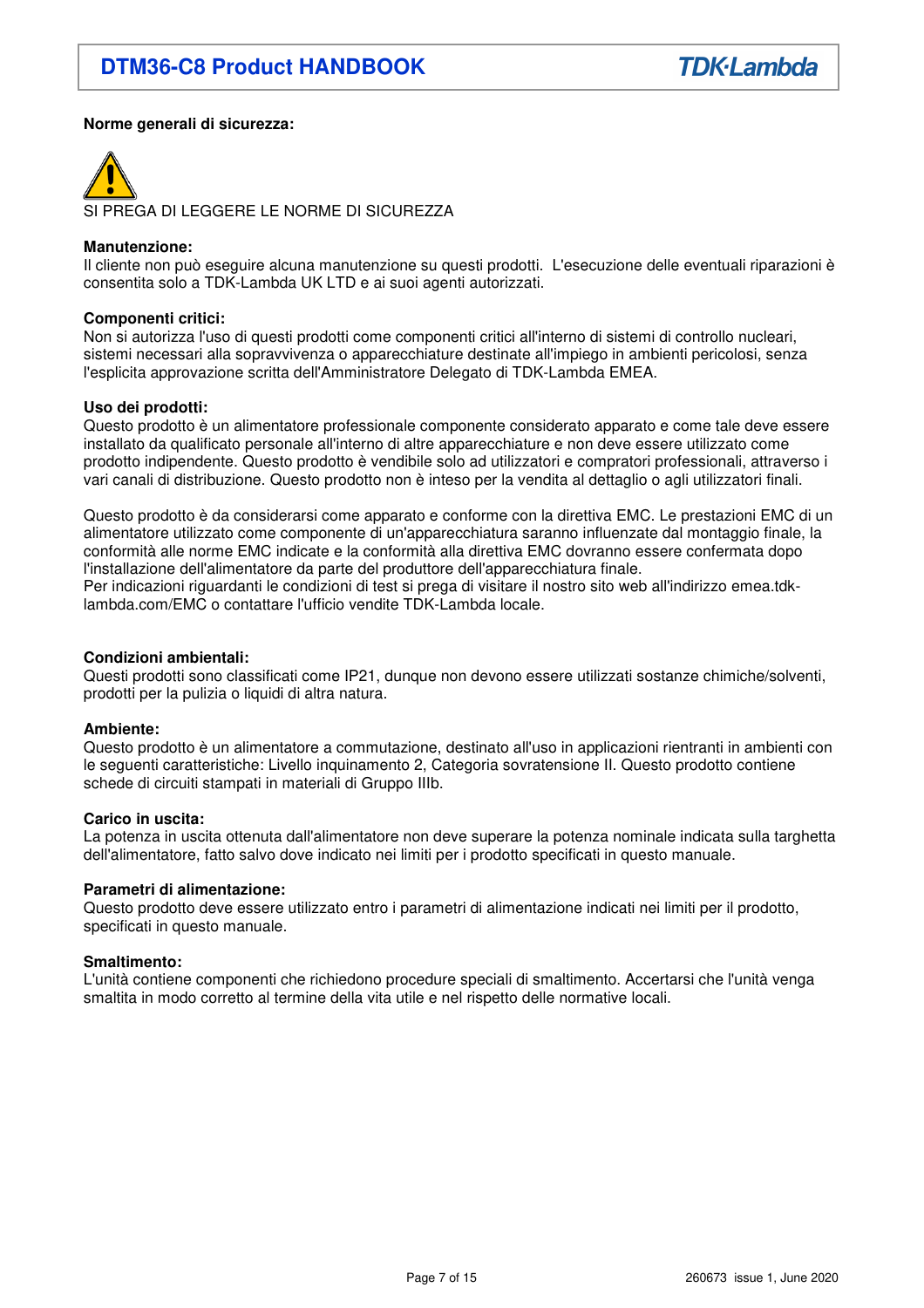## **SOLO PER I PRODOTTI A CA-CC**



#### **Avvertimento di alta tensione:**

All'interno dell'alimentatore sono presenti tensioni pericolose. Gli installatori professionali devono proteggere il personale di manutenzione dal rischio di contatto accidentale con queste tensioni pericolose all'interno dell'apparecchiatura finale.

Questo prodotto deve essere messo a terra in modo affidabile e installato in modo professionale, nel rispetto delle norme di sicurezza e dei regolamenti vigenti in ambito locale in materia di collegamenti elettrici.

Un fusibile interno protegge l'unità e non deve essere sostituito dall'utente. Nell'eventualità di un difetto interno, restituire l'unità a TDK-Lambda UK LTD o a uno dei suoi agenti autorizzati



#### **Superfici esterne calde:**

Coerentemente con le norme locali in materia di salute & sicurezza professionali, i produttori sono tenuti a salvaguardare i tecnici di manutenzione, e inoltre gli utenti. Per far fronte a tali obblighi, i prodotti devono presentare una targhetta, chiaramente visibile al personale di manutenzione che accede all'apparecchiatura nel complesso e che risulti inoltre leggibile e avverta gli addetti del rischio che le superfici di questi prodotti possono scottare e non vanno toccate con i prodotti in funzione.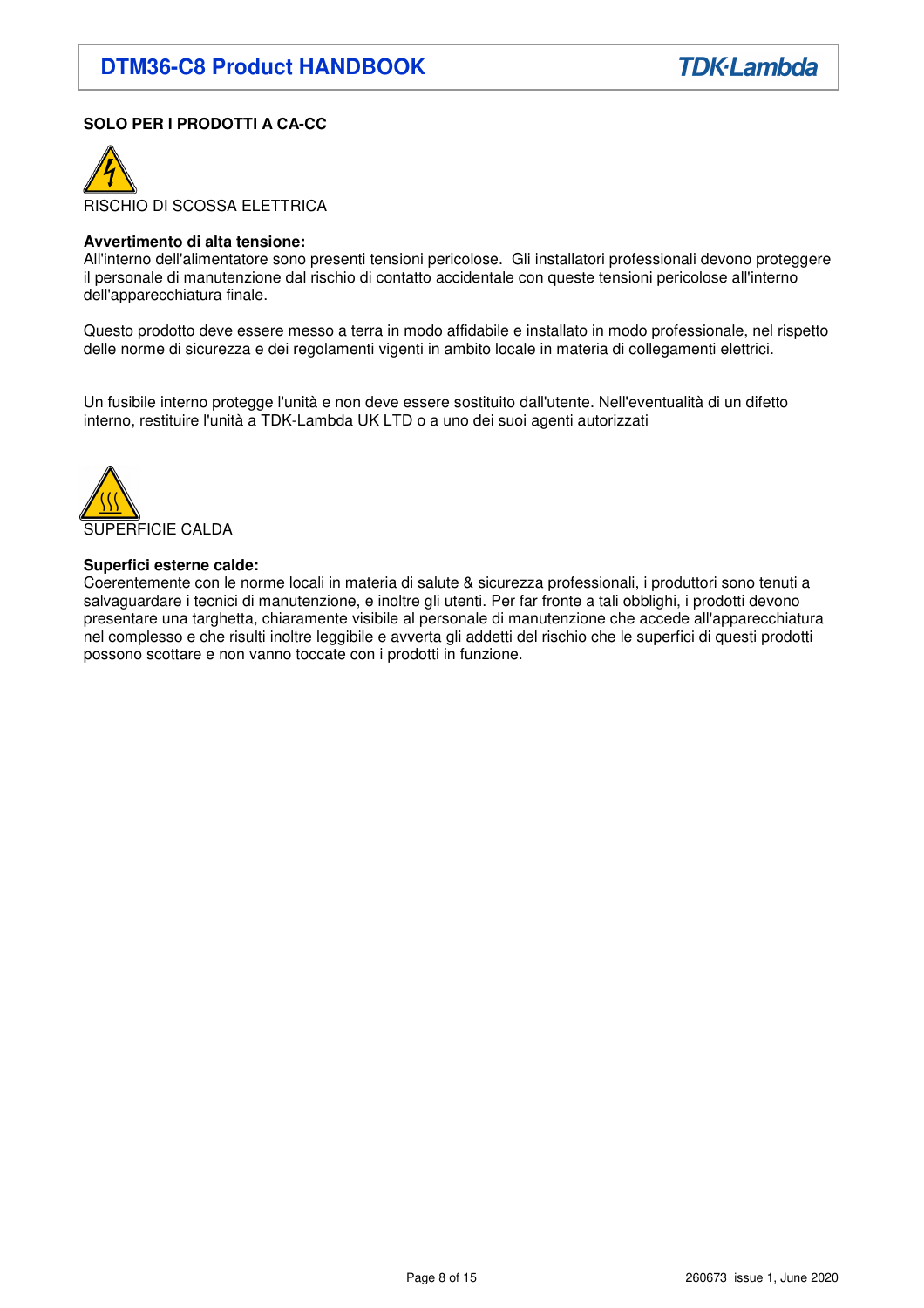## **Instrucciones generales de seguridad:**



LEA LAS INSTRUCCIONES DE SEGURIDAD

### **Servicio:**

Estos productos no pueden ser reparados por los clientes. TDK-Lambda UK LTD. y sus agentes autorizados son los únicos que pueden llevar a cabo las reparaciones.

#### **Componentes fundamentales:**

Estos productos no pueden ser utilizados como componentes fundamentales en sistemas de control nuclear, sistemas de soporte vital o equipos a utilizar en entornos peligrosos sin el consentimiento expreso por escrito del Director General de TDK-Lambda EMEA.

#### **Uso de los productos:**

Este producto es un aparato considerado fuente de alimentación y sólo para ser instalado por personas cualificadas dentro de otros equipos y no debe ser operado como un producto independiente . Este producto está a la venta entre profesionales y se puede obtener a través de los canales de distribución . No está destinado para la venta a los usuarios finales .

Este producto es considerado un producto electrónico y cumple con la directiva EMC. El rendimiento de CEM del suministro eléctrico de un componente se verá afectado por la instalación final; el fabricante del equipo final debe confirmar el cumplimiento de las normas CEM establecidas y la conformidad con la Directiva CEM después de la instalación.

Si desea orientación sobre las condiciones de prueba, visite nuestro sitio web en emea.tdk-lambda.com/EMC guidance o póngase en contacto con la oficina de ventas local de TDK-Lambda.

#### **Medioambiental:**

Estos productos son IP21 y, por tanto, no pueden utilizarse sustancias químicas/disolventes, agentes de limpieza ni otros líquidos.

#### **Medio ambiente:**

Esta fuente de alimentación es una fuente de alimentación de modo conmutado a utilizar en aplicaciones dentro de un entorno con un Grado de contaminación 2 y una Categoría de sobretensión II. En él se utilizan policloruros de bifenilo del Grupo de materiales IIIb.

#### **Carga de salida:**

La potencia de salida tomada de la fuente de alimentación no puede sobrepasar el valor nominal indicado en la etiqueta de la fuente de alimentación, excepto en los casos indicados en las limitaciones del producto en este manual.

#### **Parámetros de entrada:**

Este producto debe ser utilizado dentro de los parámetros de entrada indicados en las limitaciones del producto en este manual.

#### **Desecho de la unidad:**

La unidad contiene componentes que deben ser desechados de una manera especial. Asegúrese de desechar correctamente la unidad al final de su vida útil y conforme a las normas locales vigentes.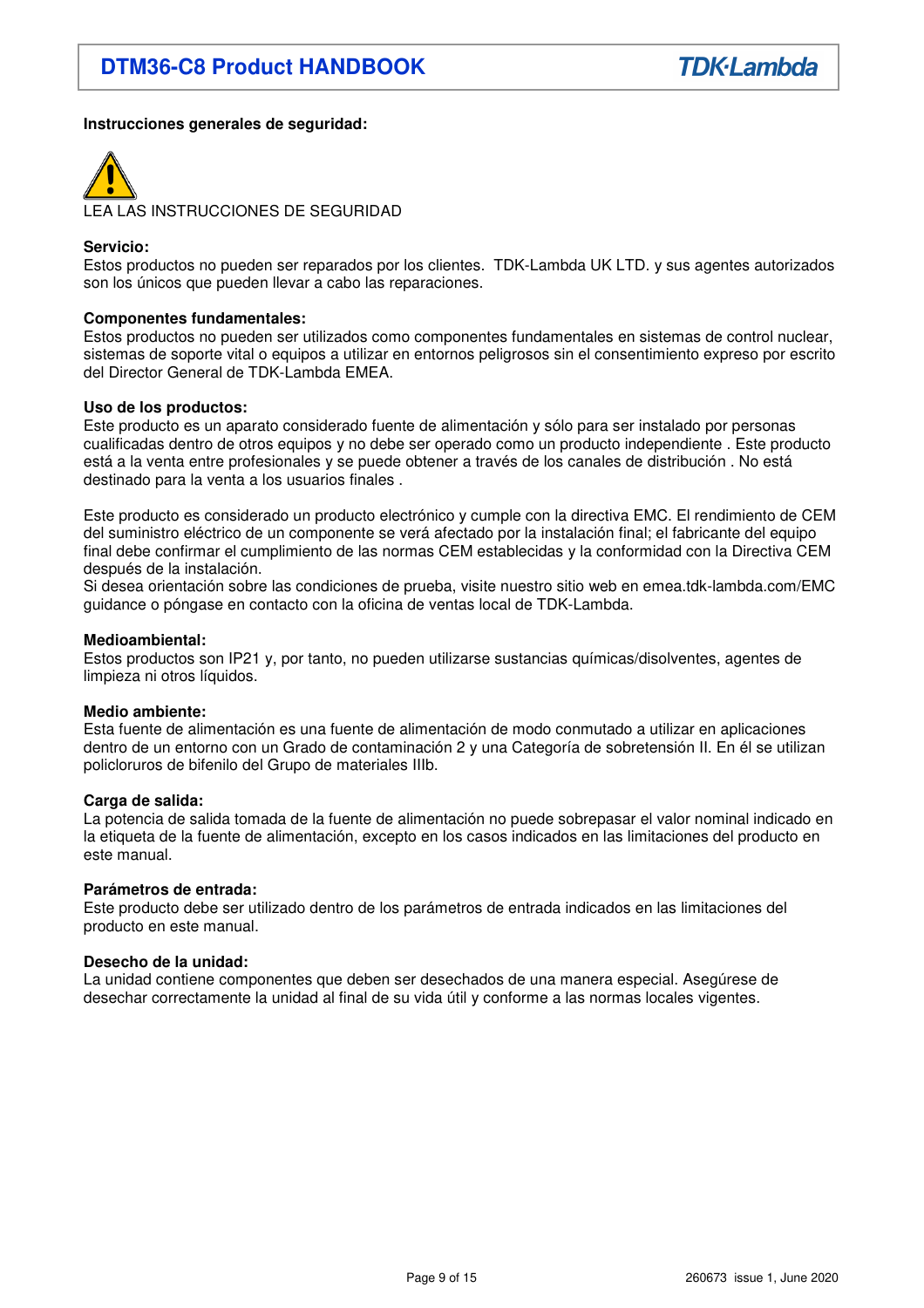## **SÓLO PRODUCTOS CA-CC**



PELIGRO DE DESCARGAS ELÉCTRICAS

#### **Advertencia de alta tensión:**

En esta fuente de alimentación hay tensiones peligrosas. El instalador profesional debe proteger al personal de servicio contra cualquier contacto accidental con estas tensiones peligrosas en el equipo final.

Este producto se puede conectar de forma fiable a tierra e instalar profesionalmente de conformidad con las regulaciones locales para los cableados eléctricos y las normas de seguridad vigentes.

Un fusible interno protege la unidad y este no debe ser nunca reemplazado por el usuario. En caso de existir algún defecto interno, la unidad debe ser enviada a TDK-Lambda UK LTD o a uno de sus agentes autorizados.



#### **Superficies externas calientes:**

Según las normas locales relativas a la Salud y Seguridad en el trabajo, los fabricantes están obligados a proteger a los ingenieros de servicio además de a los usuarios. Para que esto se cumpla, debe colocarse una etiqueta en estos productos que pueda ser vista claramente por el personal de servicio que accede al equipo general, y con advertencias legibles de que las superficies de estos productos pueden estar calientes y no deben tocarse cuando los productos se encuentran en funcionamiento.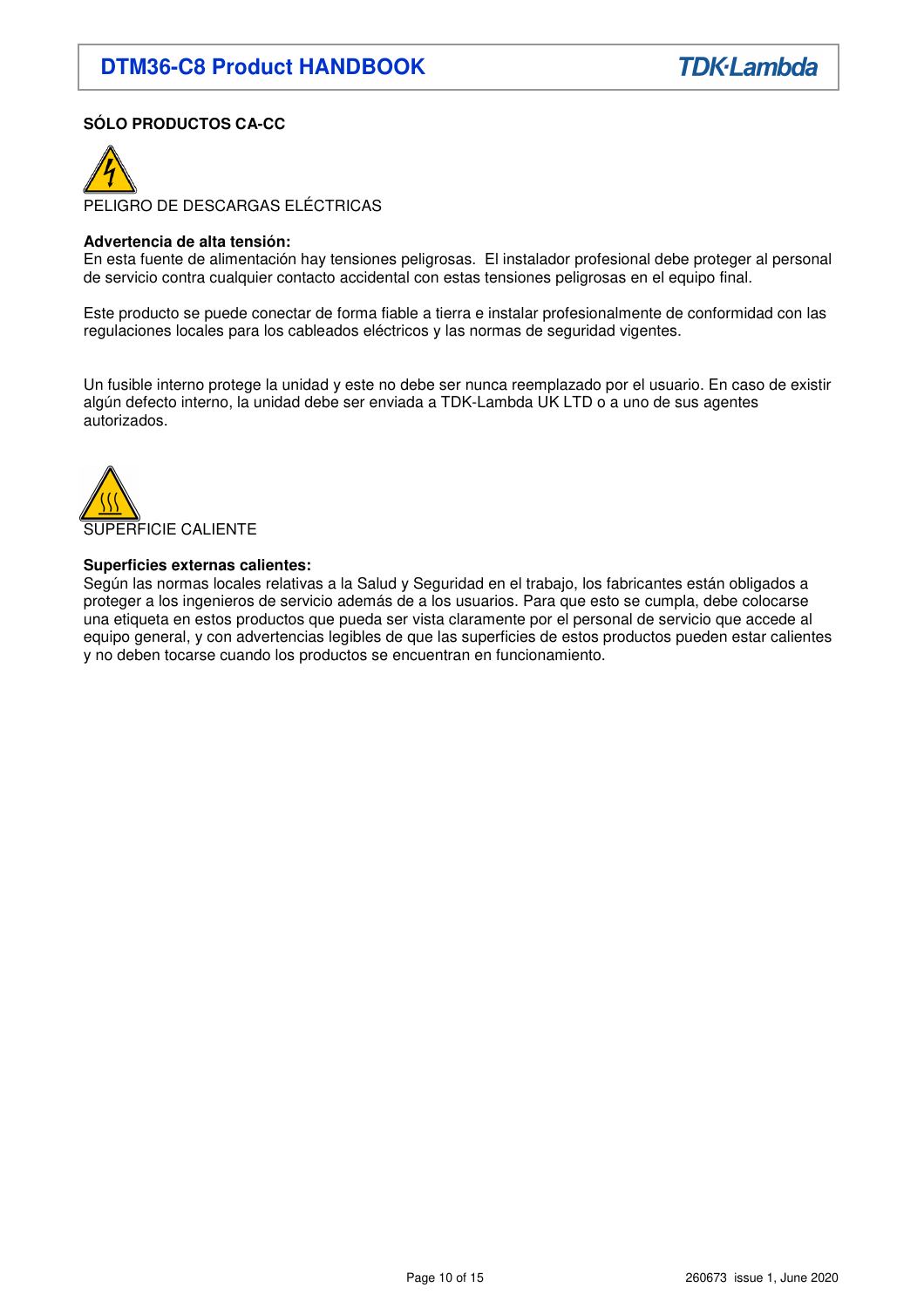## **Instruções gerais de segurança:**



LEIA AS INSTRUÇÕES DE SEGURANÇA

#### **Manutenção:**

Estes produtos não são podem ser submetidos a manutenção por parte do cliente. Apenas a TDK-Lambda UK LTD e os seus agentes autorizados têm permissão para realizar reparações.

#### **Componentes essenciais:**

Não é autorizada a utilização destes produtos como componentes essenciais de sistemas de controlo nuclear, sistemas de suporte de vida ou equipamento para utilização em ambientes perigosos sem a expressa autorização por escrito do Director-Geral da TDK-Lambda EMEA.

#### **Utilização do produto:**

Este produto é uma alimentaçao considerado com um aparelho para ser instalado por pessoas qualificadas em outros equipamentos. Não deve ser usado como um produto acabado. Este produto é destinado para venda entre as empresas e pode ser obtido através de canais de distribuição. Não se destina à venda aos particulares.

Este produto considerado com um aparelho de acordo com a directiva CEM. O desempenho EMC da fonte de alimentação de um componente será afetado pela instalação final. Após a instalação, o fabricante do equipamento final tem de confirmar a conformidade com as normas EMC indicadas e a conformidade com a Diretiva EMC.

Para obter orientação relativamente às condições de teste, visite o nosso website, em emea.tdklambda.com/EMC guidance, ou contacte o seu escritório de vendas local da TDK-Lambda.

#### **Ambiental:**

Estes produtos são IP21 e, como tal, não se devem utilizar químicos/solventes, agentes de limpeza e outros líquidos.

#### **Ambiente:**

Esta fonte de alimentação é uma fonte de alimentação do modo de comutação para utilização em aplicações com um Nível de Poluição 2 e ambientes da categoria de sobretensão II. São utilizadas placas de circuitos impressos do grupo de materiais IIIb.

#### **Carga de saída:**

A potência de saída extraída da fonte de alimentação não deve exceder a classificação assinalada na etiqueta da fonte de alimentação, excepto quando indicado nas limitações do produto neste guia.

#### **Parâmetros de entrada:**

Este produto deve ser utilizado dentro dos parâmetros de entrada indicados nas limitações do produto neste guia.

#### **Eliminação no fim de vida:**

A unidade contém componentes que necessitam de procedimentos especiais de eliminação. Certifique-se de que a unidade é devidamente eliminada no fim da sua vida útil e que tal é feito em conformidade com os regulamentos locais.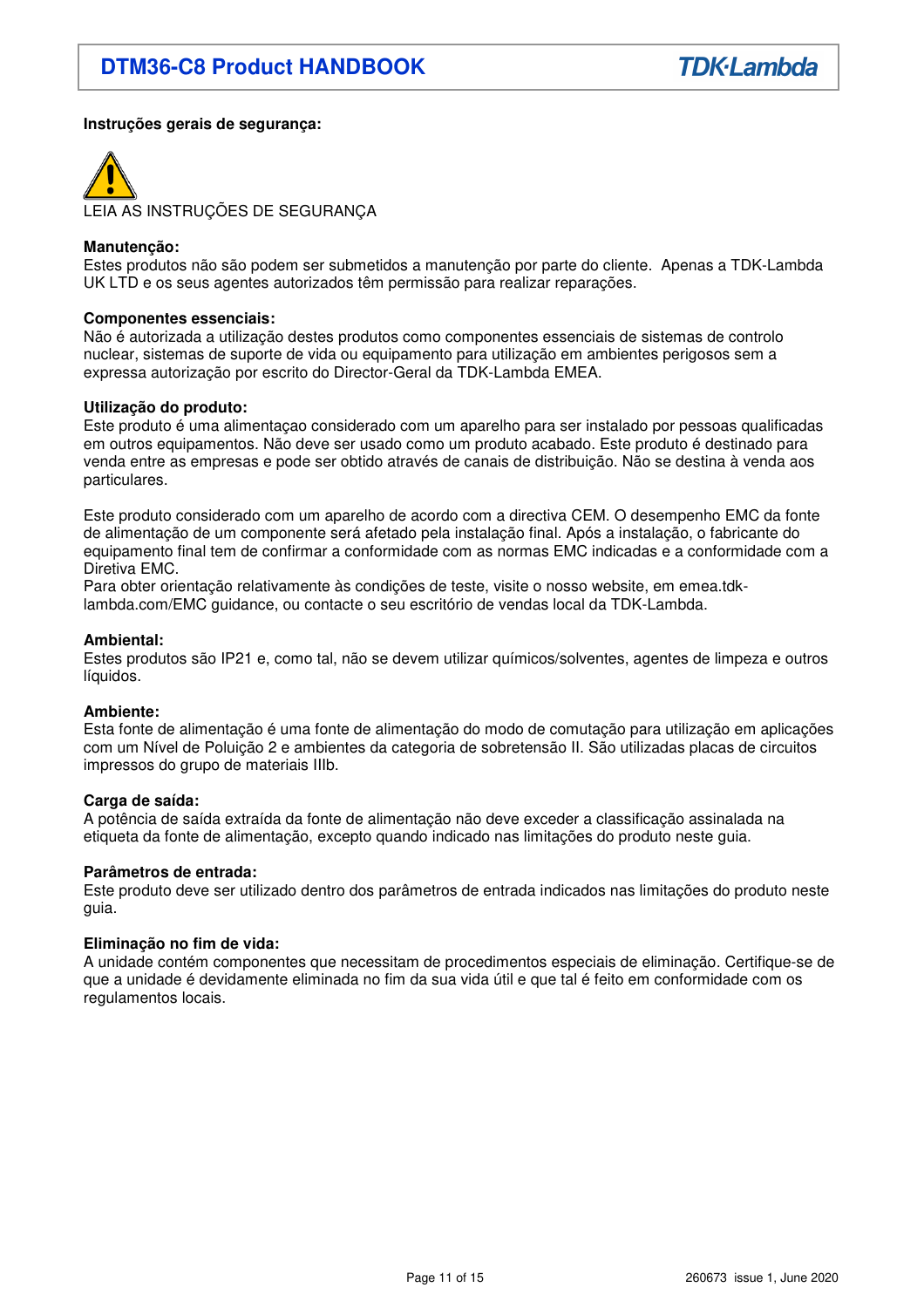## **APENAS PRODUTOS CA-CC**



#### **Aviso de alta tensão:**

Estão presentes tensões perigosas dentro da fonte de alimentação. O profissional que realizar a instalação deve proteger o pessoal de assistência contra contactos inadvertidos com estas tensões perigosas do equipamento final.

Este produto deve ser ligado à terra de forma fiável e instalado por um profissional, de acordo com as normas de segurança e os regulamentos locais vigentes em relação a cablagens eléctricas.

Existe um fusível interno que protege a unidade e que não deve ser substituído pelo utilizador. Em caso de defeito interno, a unidade deve ser devolvida à TDK-Lambda UK LTD ou a um dos seus agentes autorizados.



#### **Superfícies quentes externas:**

Segundo com os regulamentos locais sobre saúde e segurança no local de trabalho, os fabricantes têm a obrigação de proteger os técnicos de manutenção, bem como os utilizadores. De forma a respeitar este regulamento, estes produtos deverão ter uma etiqueta que seja facilmente visível ao pessoal de assistência que aceda ao equipamento em geral, e que alerte, de forma legível, para o facto de as superfícies destes produtos poderem estar quentes, não devendo ser tocadas quando os produtos estão em funcionamento.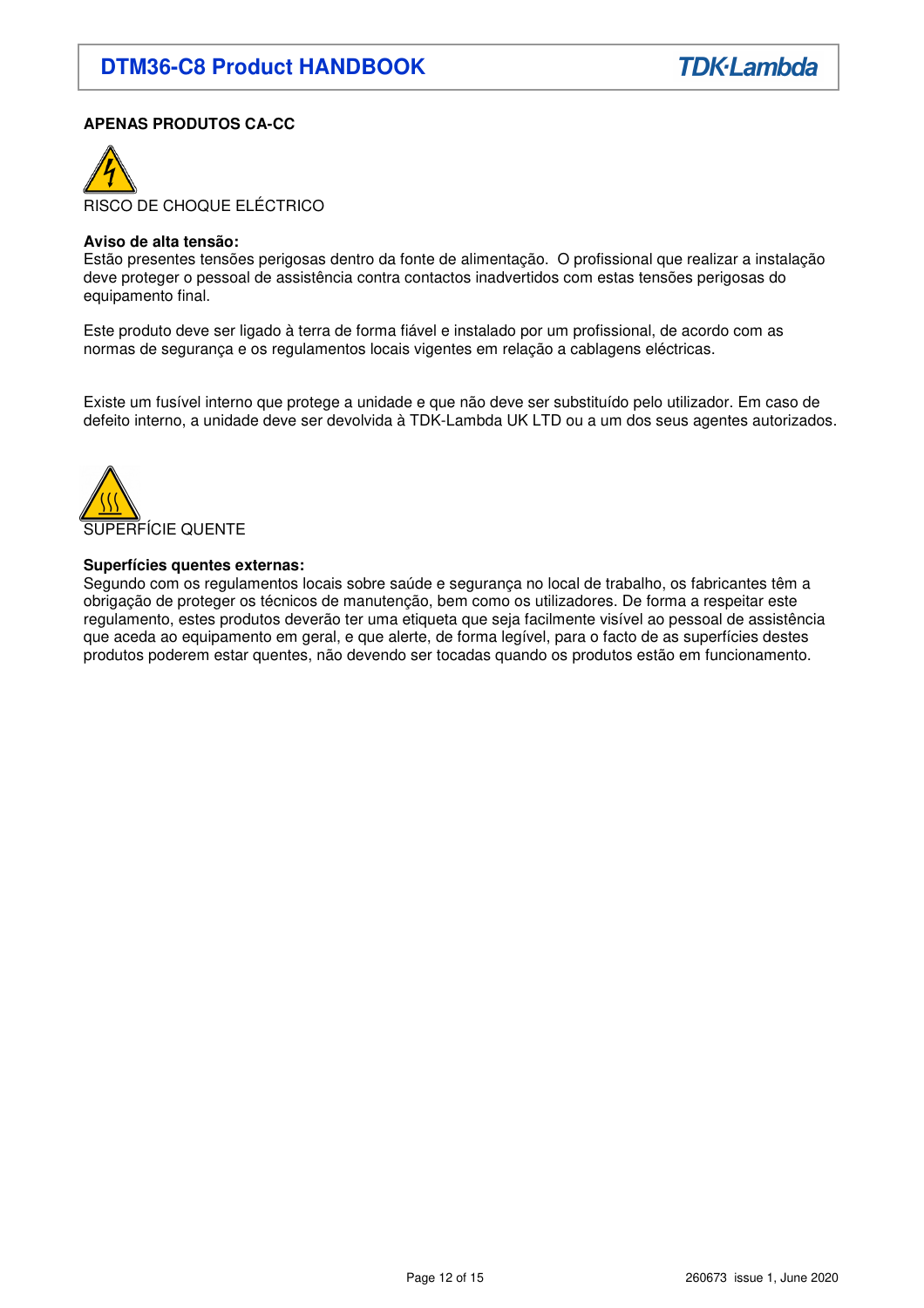## **DTM 36-C8 Product HANDBOOK**

## **Special Instructions for medical applications (IEC/EN/UL/CSA 60601-1)**

These products are NOT suitable for use in the presence of flammable anaesthetic mixtures with air or with oxygen, or with nitrous oxide. They are NOT protected against the ingress of water.

Where any part of this product is made accessible to the operator in the end use equipment, the operator must not touch this part and the patient at the same time. If the equipment is used in a manner not specified by the manufacturer, the protection provided by the equipment may be impaired.

## **WARNING: No modification of this product is allowed.**

## **Environmental Specifications:**

| <b>Description</b>          | Operation                                                                            | Storage                           |  |
|-----------------------------|--------------------------------------------------------------------------------------|-----------------------------------|--|
| Use                         | Indoor                                                                               |                                   |  |
| Temperature                 | -30 $\degree$ C - +60 $\degree$ C (derating at 2%/ $\degree$ C above 40 $\degree$ C) | $-30^{\circ}$ C - $+85^{\circ}$ C |  |
| <b>Humidity</b>             | 5 - 93% RH, non-condensing                                                           | 5 - 93% RH, non-condensing        |  |
| Altitude                    | 5000m                                                                                |                                   |  |
| <b>Material Group</b>       | <b>IIIb</b>                                                                          |                                   |  |
| <b>Pollution Degree</b>     | 2                                                                                    |                                   |  |
| <b>Overvoltage Category</b> | Ш                                                                                    |                                   |  |
| <b>Safety Class</b>         | Ш                                                                                    |                                   |  |

## **Level of Insulation:**

|                                              | <b>Isolation voltage</b> | Means of protection    |
|----------------------------------------------|--------------------------|------------------------|
| Primary mains circuits to secondary circuits | 4kVac                    | $2 \times \text{MoPP}$ |

## **The DTM36-C8 is a Class II product (no Earth)**

## **WEEE**

Reference should be made to local regulations concerning the disposal of these products at the end of their useful life.



TDK Lambda UK Ltd is a member of the B2B Compliance scheme; the scheme is operated by GAMBICA B2B Compliance Ltd

For further information relating to the obligations of TDK-Lambda under the WEEE Directive please contact B2B Compliance on +44 (0)1691 676124, you can also contact them via e-mail at WWW.b2bcompliance.org.uk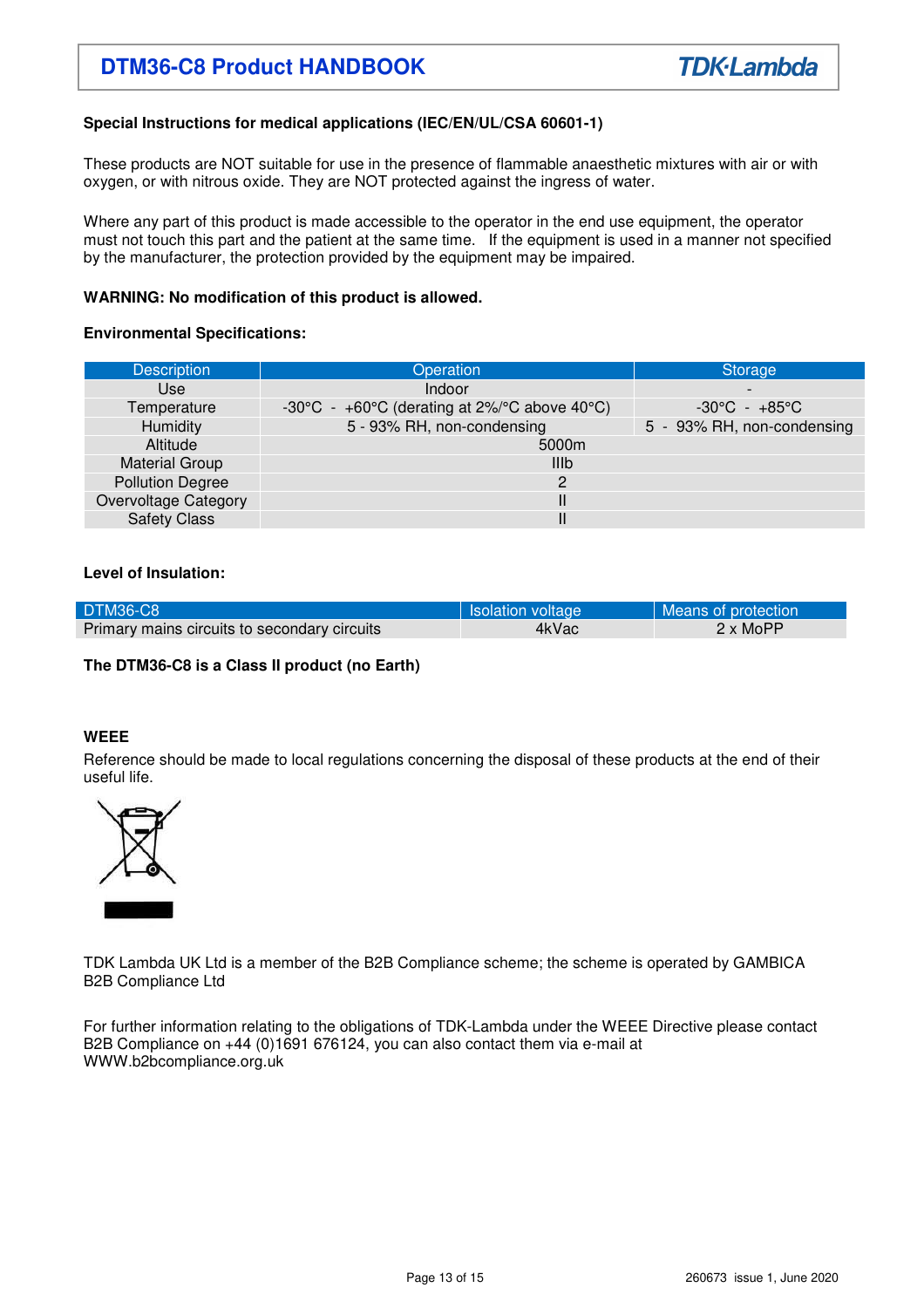## **Input Parameters:**

| <b>Description</b>      | Operation   |
|-------------------------|-------------|
| Nominal input voltage   | 100-240VAC  |
| Input voltage range     | 80-264VAC*  |
| Nominal Input frequency | $50-60$ Hz  |
| Maximum input current   | 0.9A@100VAC |

\* If the DTM36-C8 is operated between 90-80VAC the output current is to be derated 2.5% per Volt from 90Vac.

#### **Input Connections:**

Class II AC inlet (2 pin) IEC320-C8 (accepts IEC320-C7)



## **Output Parameters:**

| Model number  | Vout (V) | Output current<br>(A) | <b>Maximum</b><br>power (W) | Cable                       | Connector                                                                                        |
|---------------|----------|-----------------------|-----------------------------|-----------------------------|--------------------------------------------------------------------------------------------------|
| DTM36CN050-C8 | 5        | 5.0                   | 25                          | L= 1220mm, 16AWG<br>UL1571, |                                                                                                  |
| DTM36CN090-C8 | 9        | 3.3                   | 29.7                        | L= 1800mm, 18AWG<br>UL1571, | Black, straight<br>barrel DC power<br>plug, inside Ø<br>2.1mm.outside<br>Ø 5.5mm, length<br>12mm |
| DTM36CN120-C8 | 12       | 2.5                   | 30                          |                             |                                                                                                  |
| DTM36CN135-C8 | 13.5     | 2.4                   | 32.4                        |                             |                                                                                                  |
| DTM36CN150-C8 | 15       | 2.4                   | 36                          | L= 1800mm, 20AWG<br>UL1571, |                                                                                                  |
| DTM36CN180-C8 | 18       | 2                     | 36                          |                             |                                                                                                  |
| DTM36CN240-C8 | 24       | 1.5                   | 36                          |                             |                                                                                                  |
| DTM36CN360-C8 | 36       |                       | 36                          | L= 1800mm, 20AWG            |                                                                                                  |
| DTM36CN480-C8 | 48       | 0.75                  | 36                          | UL1185,                     |                                                                                                  |

## **Output Connections:**

Black, straight barrel DC power plug inside Ø 2.1mm.outside Ø 5.5mm, length 12mm



## **Safety Standards:**

IEC/EN60601-1 3<sup>rd</sup> Edition CSA-C22.2 No.60601-1 Edition 3, ANSI/AAMI ES60601-1

#### **EMC Performance:**

Tested to EN60601-1-2 4th Edition. Final compliance must be checked in the end system.

## **CE mark**.

CE marking when applied to any **DTM36-C8-xxx** product, indicates compliance with the Low Voltage Directive in that it complies with EN60335-1, compliance with the EMC Directive and compliance with RoHS Directive.